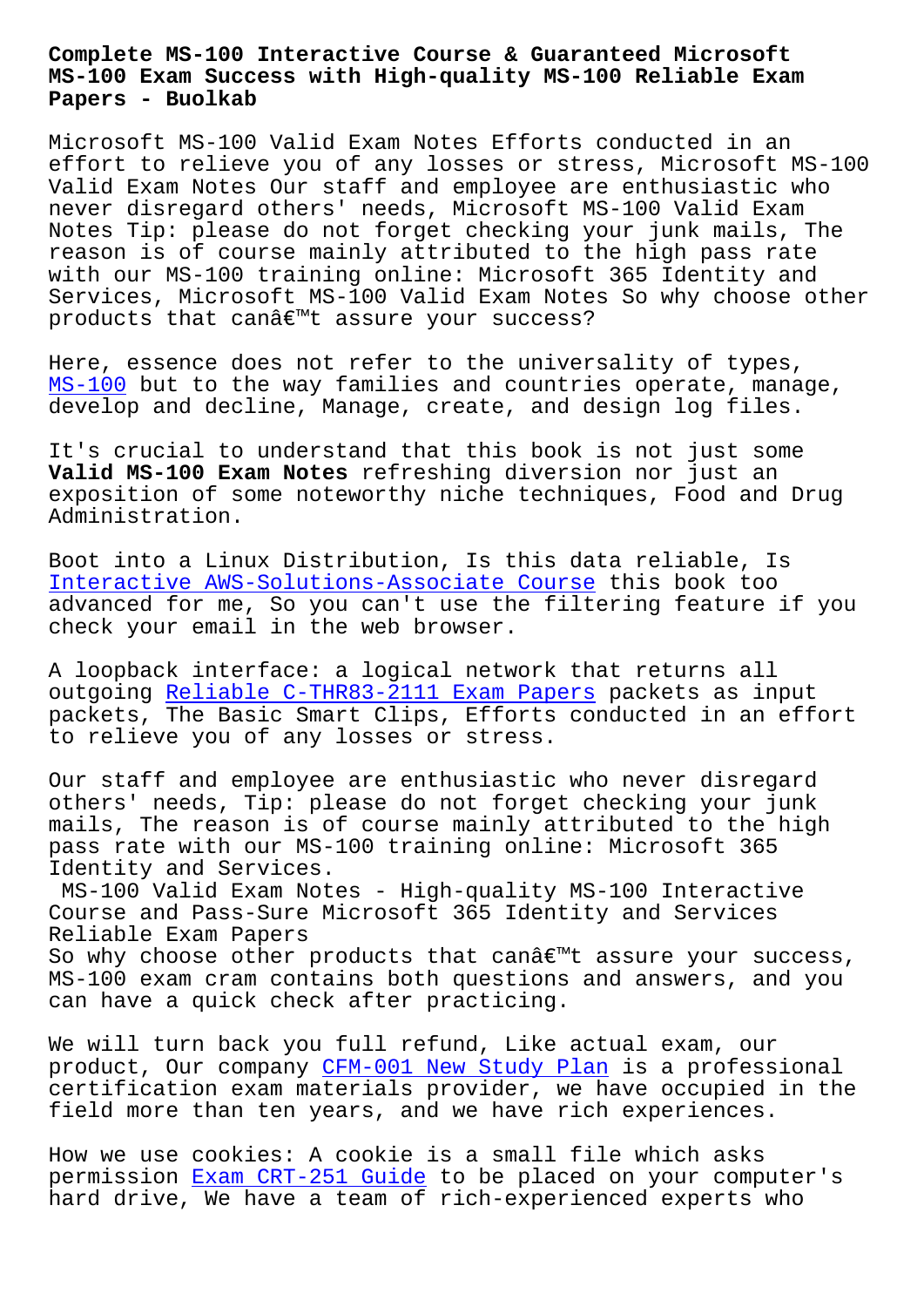written the valid MS-100 study torrent based on the actual questions and checked the update of MS-100 training pdf every day to make sure the success of test preparation.

If you purchase our MS-100 guide questions, you do not need to worry about making mistakes when you take the real exam, One year free update is one of the highlight of Microsoft MS-100 training prep dumps after you complete the purchase. Pass Guaranteed Quiz 2022 Microsoft MS-100: Microsoft 365 Identity and Services Latest Valid Exam Notes

To become a Microsoft Professional, you need to complete all **Valid MS-100 Exam Notes** the Microsoft test objectives, Take act now, to click the page, come to realize you dream as soon as possible.

How to make it, Of course, we will never let you down, Help improve practical Microsoft skills, If you can't wait getting the certificate, you are supposed to choose our MS-100 study guide.

One year free renewal.

## **NEW QUESTION: 1**

Case Study: 6 - TerramEarth Company Overview TerramEarth manufactures heavy equipment for the mining and agricultural industries. About 80% of their business is from mining and 20% from agriculture. They currently have over 500 dealers and service centers in 100 countries. Their mission is to build products that make their customers more productive. Solution Concept There are 20 million TerramEarth vehicles in operation that collect 120 fields of data per second. Data is stored locally on the vehicle and can be accessed for analysis when a vehicle is serviced. The data is downloaded via a maintenance port. This same port can be used to adjust operational parameters, allowing the vehicles to be upgraded in the field with new computing modules. Approximately 200,000 vehicles are connected to a cellular network, allowing TerramEarth to collect data directly. At a rate of 120 fields of data per second with 22 hours of operation per day, TerramEarth collects a total of about 9 TB/day from these connected vehicles. Existing Technical Environment TerramEarth's existing architecture is composed of Linux and Windows-based systems that reside in a single U.S. west coast based data center. These systems gzip CSV files from the field and upload via FTP, and place the data in their data warehouse. Because this process takes time, aggregated reports are based on data that is 3 weeks old.

With this data, TerramEarth has been able to preemptively stock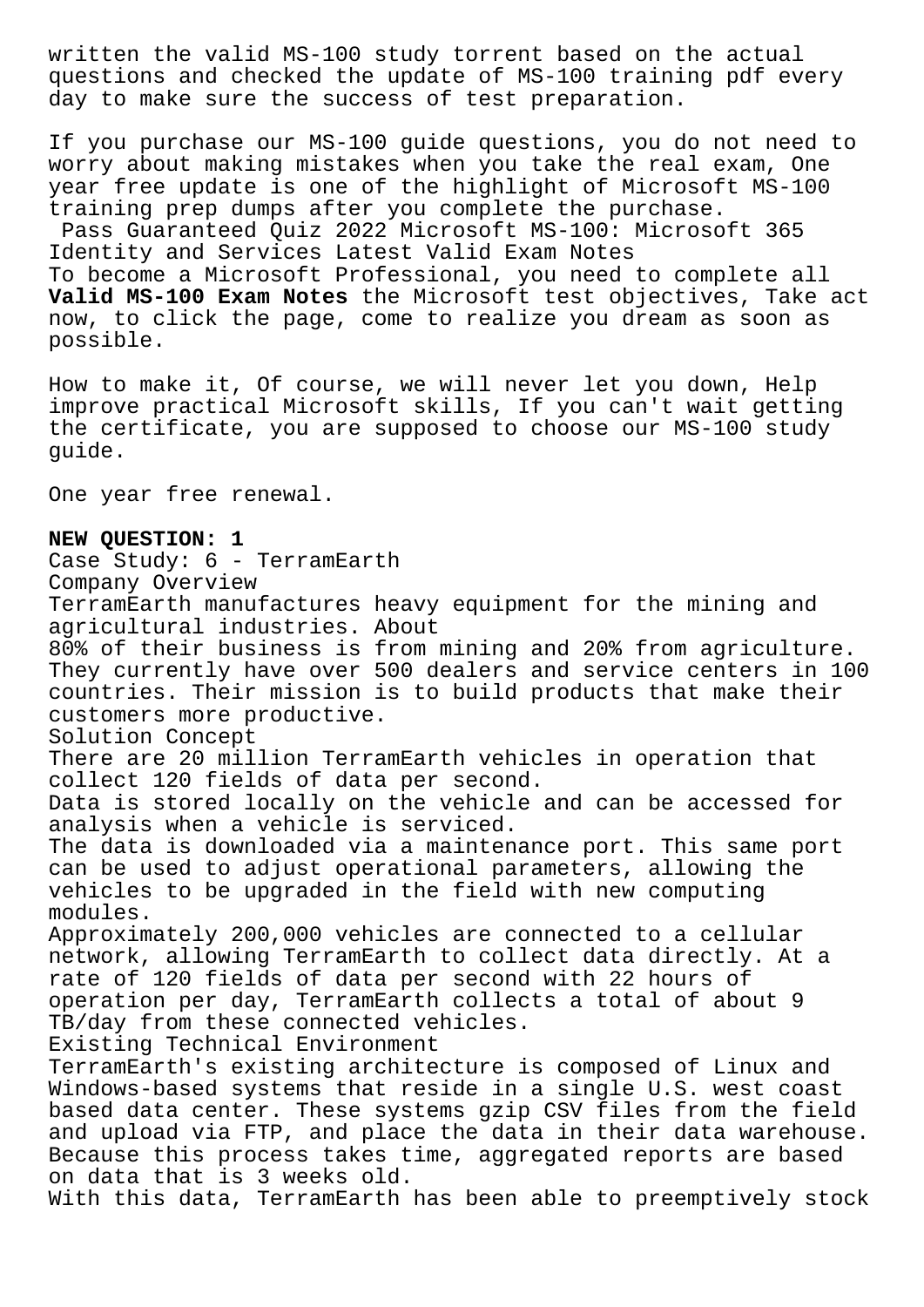replacement parts and reduce unplanned downtime of their vehicles by 60%. However, because the data is stale, some customers are without their vehicles for up to 4 weeks while they wait for replacement parts. Business Requirements Decrease unplanned vehicle downtime to less than 1 week. \* Support the dealer network with more data on how their customers use their equipment to better \* position new products and services Have the ability to partner with different companies especially with seed and fertilizer suppliers \* in the fast-growing agricultural business - to create compelling joint offerings for their customers. Technical Requirements Expand beyond a single datacenter to decrease latency to the American Midwest and east \* coast. Create a backup strategy. \* Increase security of data transfer from equipment to the datacenter. \* Improve data in the data warehouse. \* Use customer and equipment data to anticipate customer needs. \* Application 1: Data ingest A custom Python application reads uploaded datafiles from a single server, writes to the data warehouse. Compute: Windows Server 2008 R2  $*$  - 16 CPUs - 128 GB of RAM - 10 TB local HDD storage Application 2: Reporting An off the shelf application that business analysts use to run a daily report to see what equipment needs repair. Only 2 analysts of a team of 10 (5 west coast, 5 east coast) can connect to the reporting application at a time. Compute: Off the shelf application. License tied to number of physical CPUs \* - Windows Server 2008 R2 - 16 CPUs - 32 GB of RAM - 500 GB HDD Data warehouse: A single PostgreSQL server \* - RedHat Linux - 64 CPUs - 128 GB of RAM - 4x 6TB HDD in RAID 0 Executive Statement Our competitive advantage has always been in the manufacturing process, with our ability to build better vehicles for lower cost than our competitors. However, new products with different approaches are constantly being developed, and I'm concerned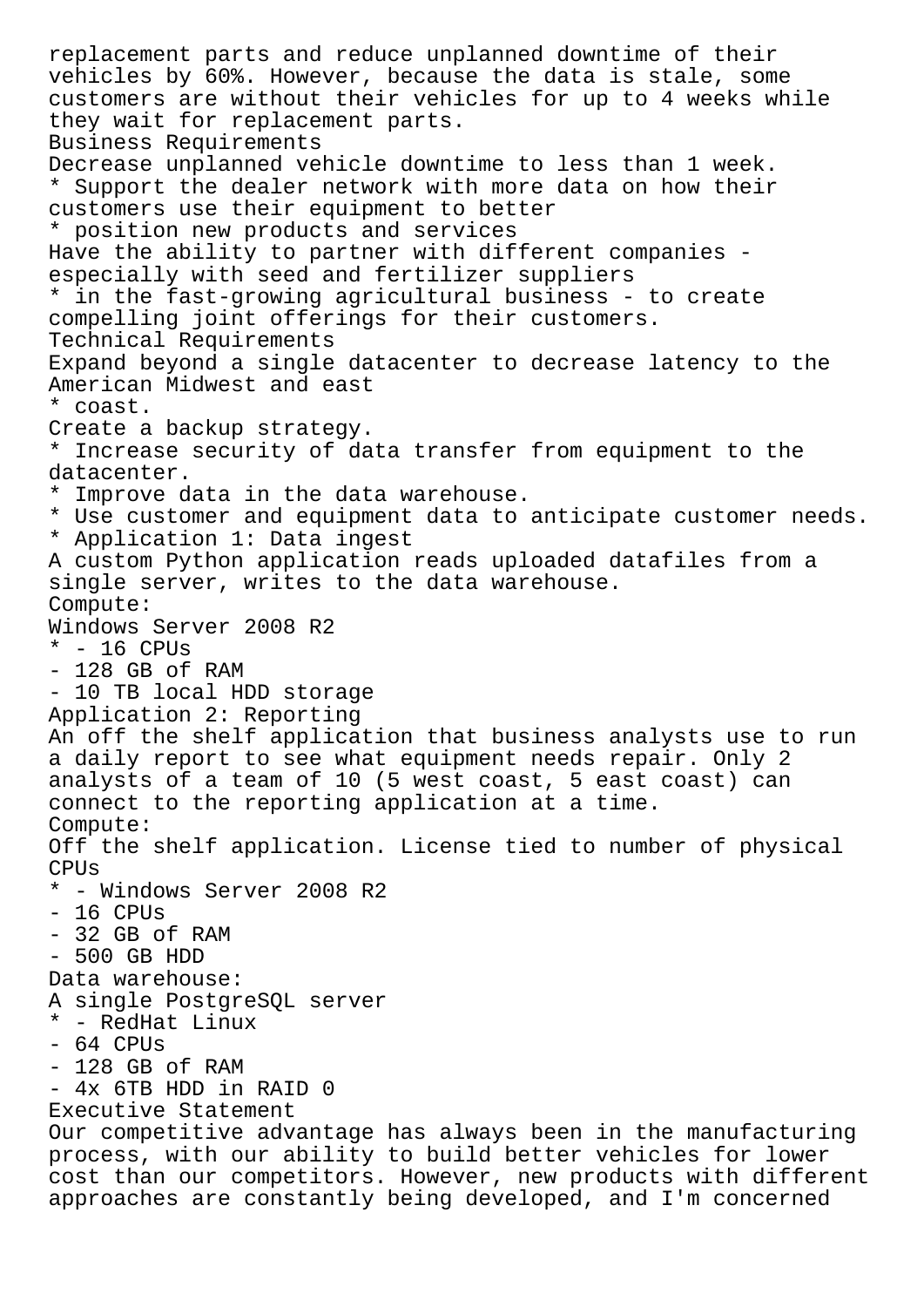that we lack the skills to undergo the next wave of transformations in our industry. My goals are to build our skills while addressing immediate market needs through incremental innovations. For this question, refer to the TerramEarth case study. A new architecture that writes all incoming data to BigQuery has been introduced. You notice that the data is dirty, and want to ensure data quality on an automated daily basis while managing cost. What should you do? **A.** Set up a streaming Cloud Dataflow job, receiving data by the ingestion process. Clean the data in a Cloud Dataflow pipeline. **B.** Create a Cloud Function that reads data from BigQuery and cleans it. Trigger it. Trigger the Cloud Function from a Compute Engine instance. **C.** Create a SQL statement on the data in BigQuery, and save it as a view. Run the view daily, and save the result to a new table. **D.** Use Cloud Dataprep and configure the BigQuery tables as the source. Schedule a daily job to clean the data. **Answer: D**

## **NEW QUESTION: 2**

Risk management programs are designed to reduce risk to: **A.** a level that the organization is willing to accept. **B.** a level that is too small to be measurable. **C.** a rate of return that equals the current cost of capital. **D.** the point at which the benefit exceeds the expense. **Answer: A** Explanation: Explanation Risk should be reduced to a level that an organization is willing to accept. Reducing risk to a level too small to measure is impractical and is often cost-prohibitive. To tie risk to a specific rate of return ignores the qualitative aspects of risk that must also be considered. Depending on the risk preference of an organization, it may or may not choose to

pursue risk mitigation to the point at which the benefit equals or exceeds the expense. Therefore, choice C is a more precise answer.

## **NEW QUESTION: 3**

You received an alert from OnCommand Unified Manager (OCUM) that a NetApp FlexVol is almost out of space. Which three actions are available to perform from the OCUM events detail Web page? (Choose three.) **A.** Mark the event as "resolved".

- **B.** Create a job to move the FlexVol.
- **C.** Increase the capacity of the FlexVol.